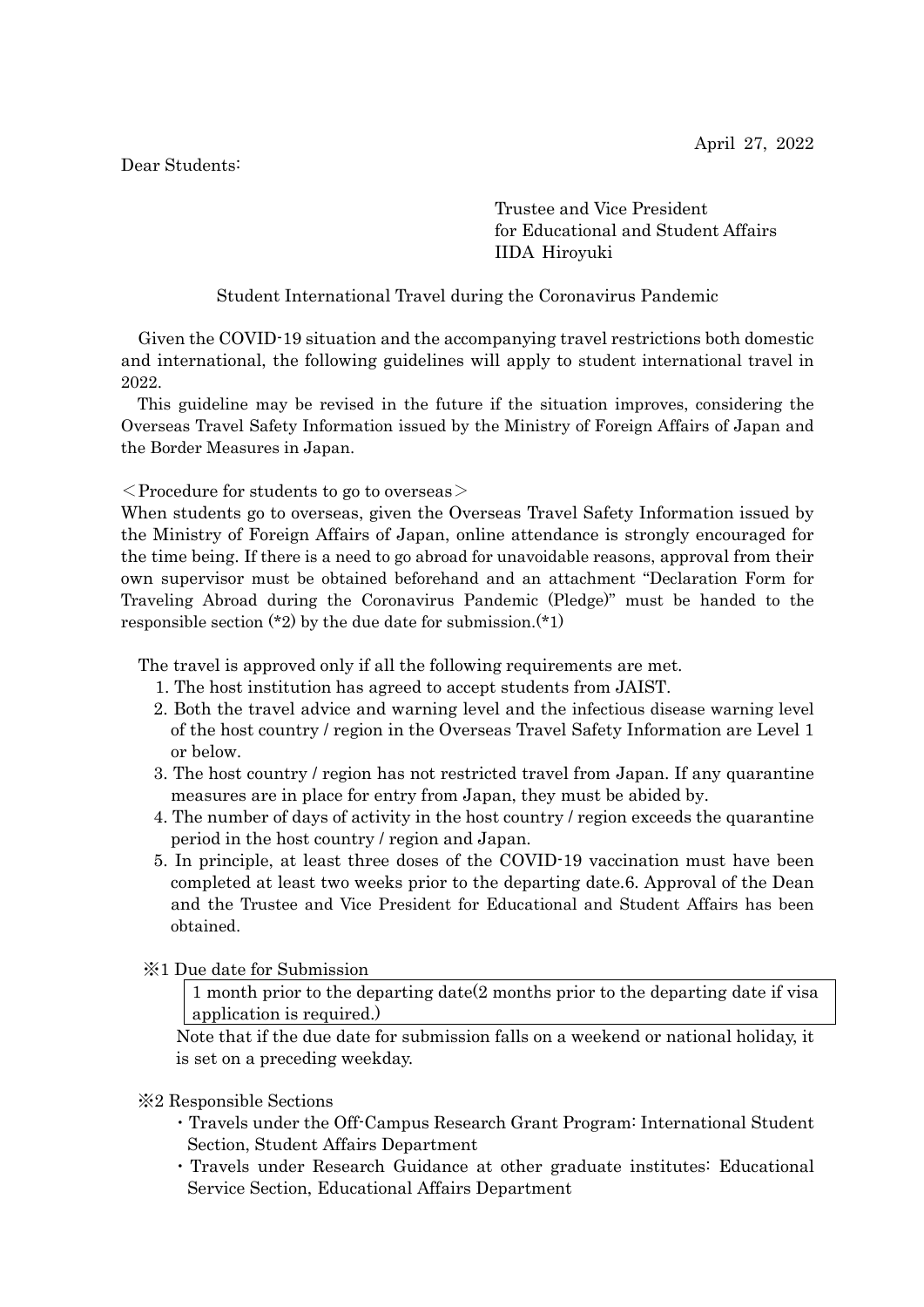- ・Travels under the Internship Grant Program: Career Support Section, Student Affairs Department
- ・Travels under the JAIST Research Grant: Educational Affairs International Section, Educational Affairs Department
- ・Overseas research travels other than those listed above: Secretarial Service Section, Graduate School Secretarial Service Department

## 【NOTES】

- ・If either the travel advice and warning level or the infectious disease warning level of the host country / region in the Overseas Travel Safety Information is raised to Level 2 or higher, the travel to the country must be canceled. Those who have already traveled to the country must return to Japan. In such case, in principle, students must pay the related fees themselves.
- ・If the COVID-19 situation in Japan worsens while visiting the country / region and students cannot return to Japan, they must pay for the extension of their stay themselves.
- ・In case that the travel has been approved, the responsible section will also inform the Crisis Management of it.

 $\leq$ Procedure for students who are staying overseas $>$ 

The domestic travel to attend a conference and etc. of the country where students are staying are not recommended and online meeting is strongly encouraged. If there is a need of the domestic travel for unavoidable reasons, approval from their own supervisor must be obtained beforehand and an attachment "Declaration Form for Traveling Abroad during the Coronavirus Pandemic (Pledge)" must be handed to the responsible section by the due date for submission. (※3)

In order to travel domestic all the following requirements need to be met.

- 1. The host institution has agreed to accept students from JAIST.
- 2. The travel advice and warning level or the infectious disease warning level of the host country / region in the Overseas Travel Safety Information are level 2 or below.
- 3. Approval of the Dean and the Trustee and Vice President for Educational and Student Affairs has been obtained.

## ※3 Due date for Submission

2 weeks prior to the departing date

Note that if the due date for submission falls on a weekend or national holiday, it is set on a preceding weekday.

## 【NOTES】

- ・If either the travel advice and warning level or the infectious disease warning level of the host country / region in the Overseas Travel Safety Information is raised to Level 3 or higher, the travel in the country must be canceled. Those who have already traveled must return to their home. In such case, in principle, students must pay the related fees themselves.
- ・If the COVID-19 situation in the host country / region worsens while visiting the country and students cannot return to their home, they must pay for the extension of their stay themselves.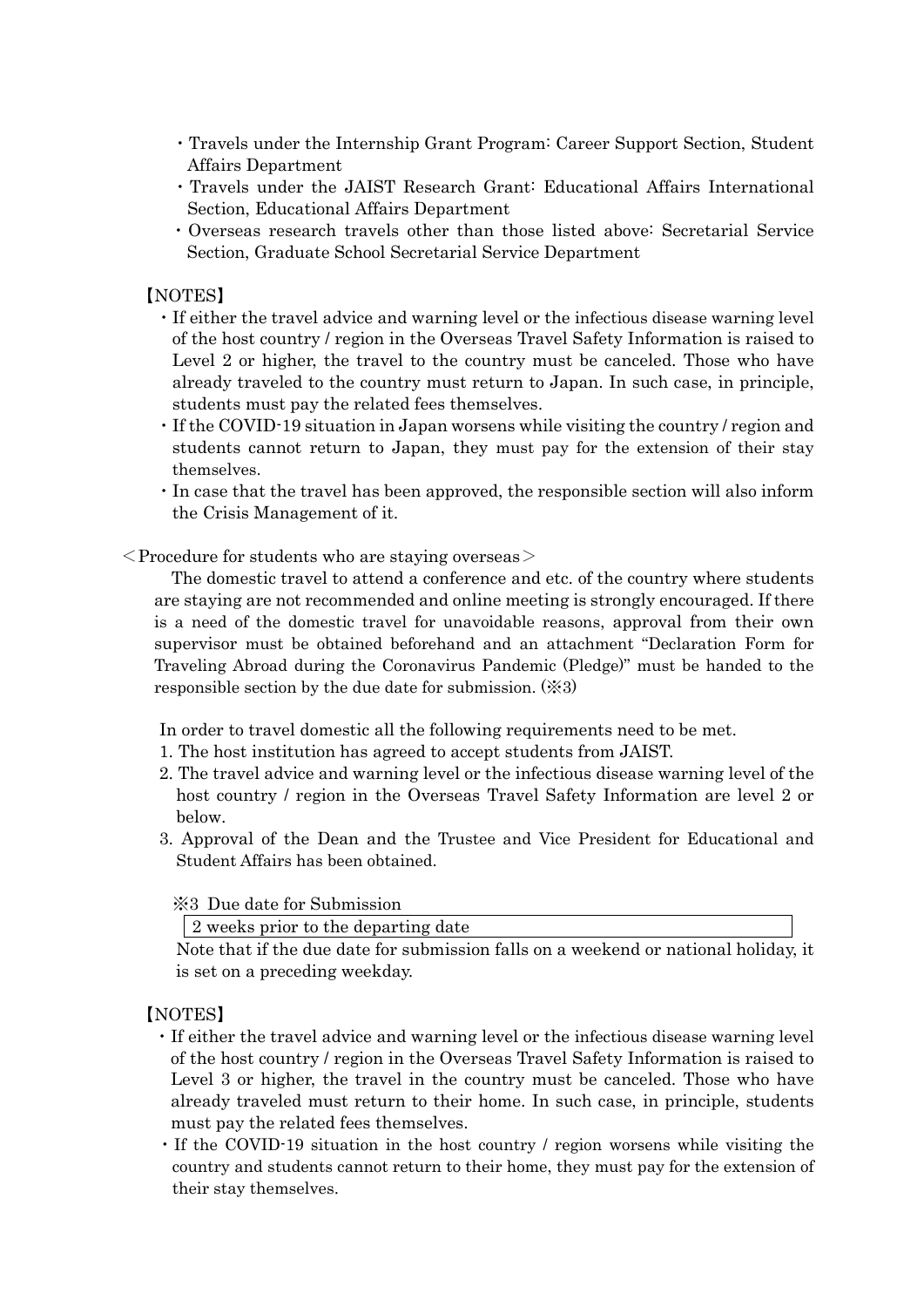- ・Travel from the staying country to the other country than Japan is not approved. In addition, following the preventive measure set by Japanese government is needed when having arrived in Japan.
- ・In case that the travel in the country has been approved, the responsible section will also inform the Crisis Management of it.
- ・Regarding the attachment "Declaration Form for Traveling Abroad during the Coronavirus Pandemic (Pledge)", the term "traveling abroad" shall be replaced to " domestic travel" and the compliance items for overseas travel 1, 9, 10, 11and 14 of the Guidelines are not applied in this procedure.
- $\leq$  Procedure for the participants in Collaborative Education Programs  $\geq$

Regarding the travel by collaborative Education Programs participants required to meet the program requirements, the decision of whether or not to travel is made by a partner institution and JAIST. If the travel is approved, approval from their own supervisor must be obtained first and an attachment "Declaration Form for Traveling Abroad during the Coronavirus Pandemic (Pledge)" must be handed to the responsible section. In addition, approval of the Dean and the Trustee and Vice President for Educational and Student Affairs must be obtained beforehand through the Student Affairs Department.

In case that the travel has been approved, the responsible section will also inform the Crisis Management of it.

 $\langle$  Procedure for private overseas travel $>$ 

Private travel is strongly asked to quarantine. If there is a need to go abroad privately for unavoidable reasons, after obtaining the own supervisor's approval, "Notice of Traveling Overseas"(for Japanese students) or "Notice of Temporary Leave"(for international students) as well as "Declaration Form for Traveling Abroad during the Coronavirus Pandemic (Pledge)" must be handed to the Student Affairs Department. In addition, approval of the Dean and the Trustee and Vice President for Educational and Student Affairs must be obtained beforehand through the Student Affairs Department.

In case that the travel has been approved, the responsible section will also inform the Crisis Management of it.

Regarding all the travel mentioned above, students are required to get either an overseas travel insurance or a local insurance that covers the COVID-19 infections and provides sufficient compensation for the entire period of the travel.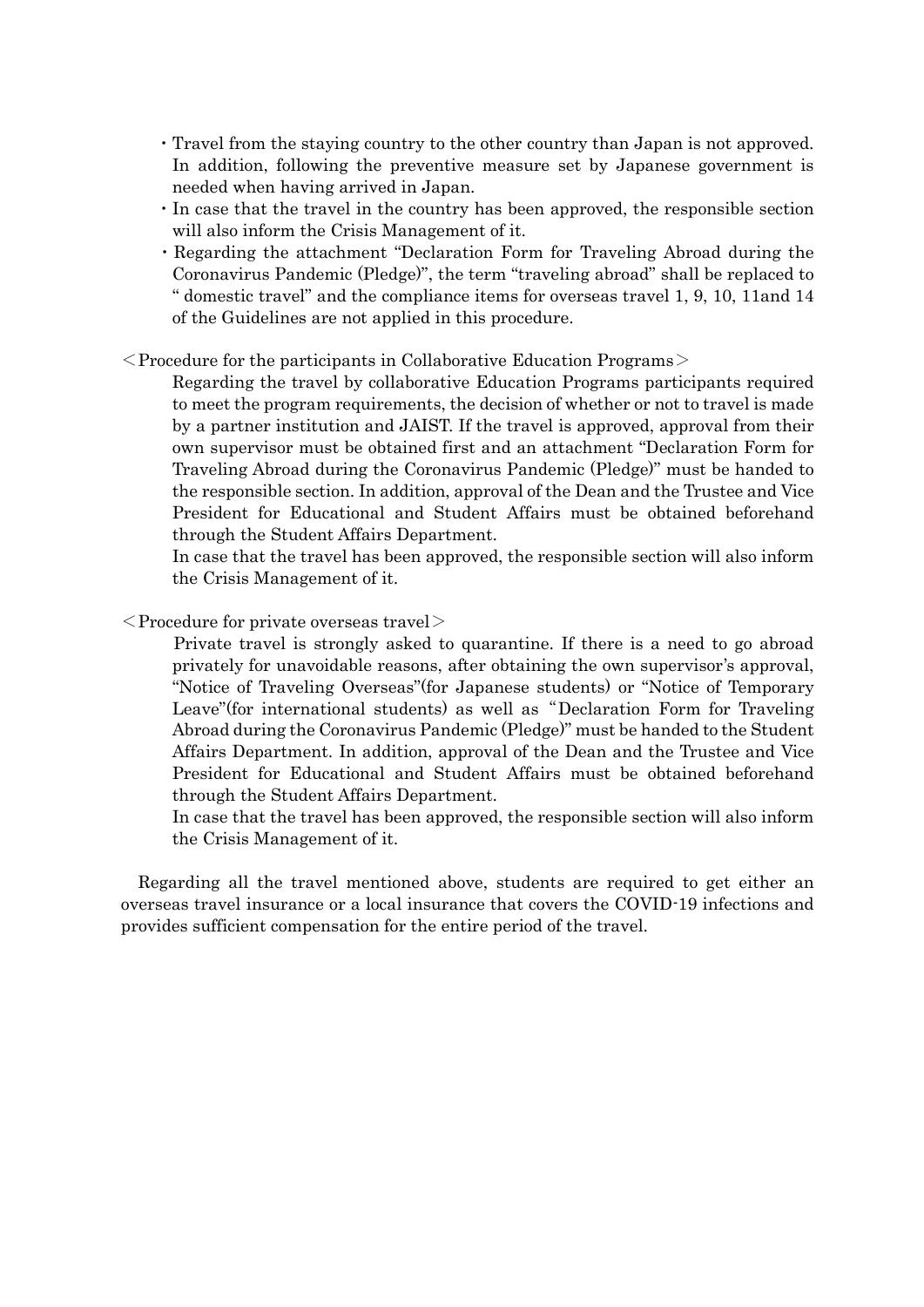Declaration Form for Traveling Abroad during the Coronavirus Pandemic (Pledge)

Date: \_

Student number Name(Signature)

I request for permission to travel abroad as follows.

Period of travel: Purpose of travel: Destination (country / city / institution):

The travel advice and warning level of the host country / region set by the Ministry of Foreign Affairs of Japan: The infectious disease warning level:

Date of vaccination: 1st dose 2nd dose 2nd dose 3rd dose (Attach a documentation that proves vaccination.)

Understanding that I must ensure my own safety in the host country / region, I pledge to be aware and responsible for my own safety and health and to accept and agree to comply fully with the following COVID-19 compliance items in guidelines.

For other matters stipulated by JAIST, I adhere to the regulations set by JAIST.

Guidelines

\*Check the boxes ☑ for the items you have confirmed (In case of private travels, do not check items 2 and 3.)

- $\square$  1. You must pay attention to instructions from the government of the host country / region and notices from diplomatic missions abroad, and upon entry, confirm in advance the quarantine measures, such as quarantine period, set by the host government and host institution, and strictly comply with local laws and regulations.
- $\Box$  2. Based on the situation of restrictions on activities (travel restrictions, self-quarantine, etc.) in the host country / region and the situation of research activities at the host institution, you must confirm that the intended activities (research activities, trainings, internships, conferences, etc.) are sufficiently possible.
- $\Box$  3. You must have consent from the host supervisor of the institution in the host country / region (host faculty or staff member responsible for hosting the student) that you can receive support in case of emergency to ensure your safety during the stay, and that he/she serves as the local contact point for JAIST to confirm the situation in an emergency.
	- ※ In the case of a travel to attend an academic conference that does not have a local host institution, the organizer of the conference shall be the person in charge of hosting the student.

<Supervisor of the host institution> (or a JAIST faculty or staff member who will accompany you throughout the entire travel.)

Name:

Affiliation / position:

Tell: E-mail:

 $\Box$  4. You must have a safe place to stay in the host country / region before going overseas. Name of the place you will stay:

Address of the place you will stay:

- $\square$  5. Medical facilities where you can see a doctor must be available in the surrounding area in the host country / region.
- $\Box$  6. You must have permission to travel abroad from your family.
- $\Box$  7. You must be in good health to travel abroad.
- $\square$  8.You must get either an overseas travel insurance or a local insurance that covers the COVID-19 infections and provides sufficient compensation for the entire period of the travel.
- $\square$  9.You must confirm the quarantine period required in the host country / region and in Japan when you return before planning your departure from Japan. You must pay for all your quarantine fees.
- $\square$ 10. The number of days of activity in the host country / region exceeds the quarantine period in